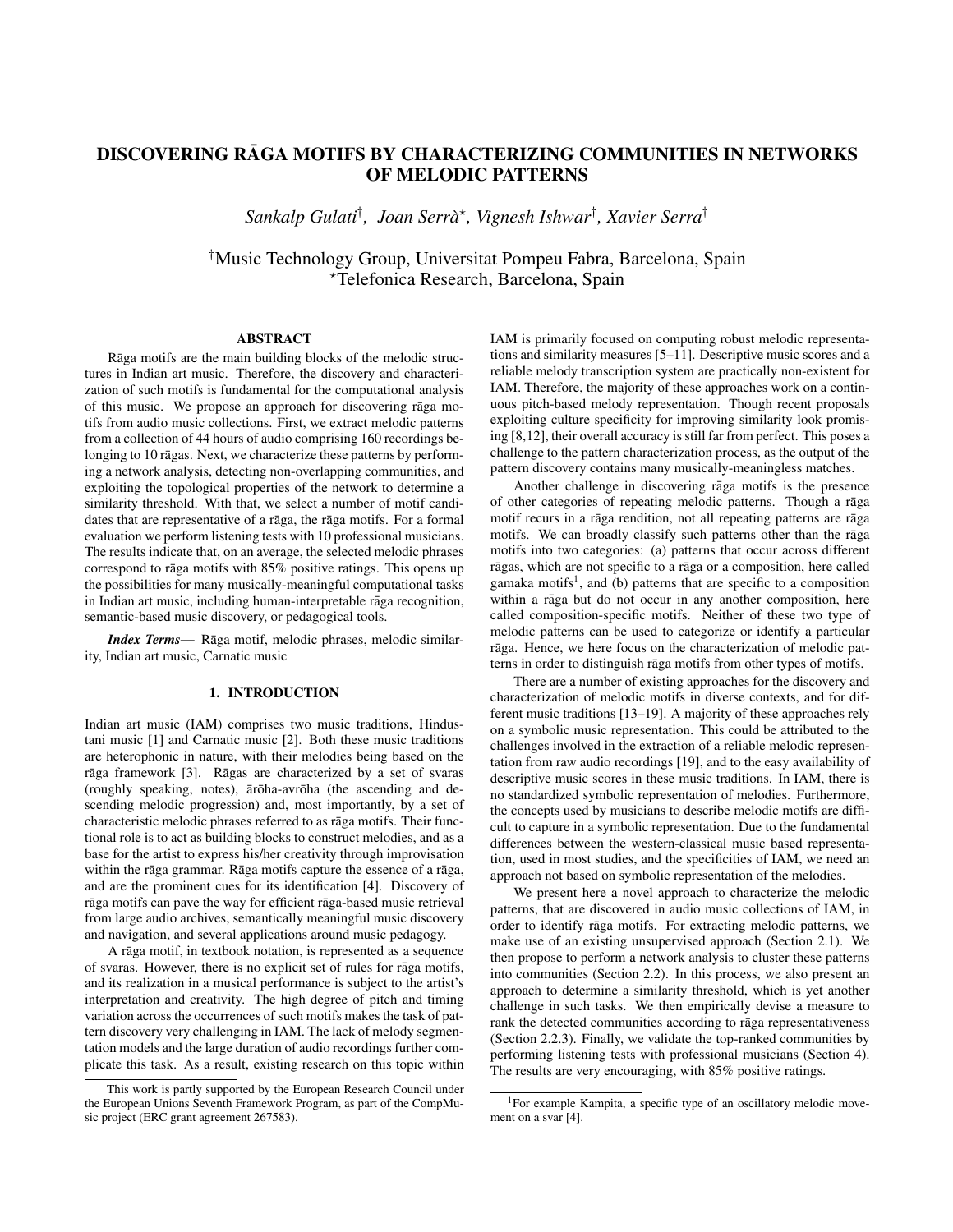

Fig. 1. Block diagram of the proposed approach.

## 2. METHOD

The block diagram for the proposed approach is shown in Figure 1. There are two main blocks: (a) melodic pattern discovery and (b) pattern characterization. Note that, we do not refer to discovered melodic patterns (Section 2.1) as motifs, since they only represent repeating melodic fragments, with no specific musical identity at this stage. In the pattern characterization step (Section 2.2) we cluster these patterns and identify the ones that represent raga motifs.

# 2.1. Melodic Pattern Discovery

As mentioned, discovering melodic patterns in audio recordings of IAM is a challenging task. To get a reliable input for our approach, we employ the IAM pattern discovery system we presented in [10]. This is one of the few unsupervised systems, we are aware of, that can discover meaningful melodic patterns in large-scale collections of IAM. We use the same parameter settings and the implementation of the method as reported in the paper. This pattern discovery method consists of three main processing blocks (Figure 1). The method uses tonic normalized predominant pitch as the melody representation, and considers all possible 2 second melodic segments as the pattern candidates in the data processing block. This duration is chosen based on the average human annotated phrase duration reported in recent studies [12]. In the intra-recording pattern discovery block, the method discovers melodically similar seed pattern pairs within each audio recording. Subsequently, in the inter-recording pattern detection block, every seed pattern is then used to perform a search across all the recordings in the dataset to obtain its nearest neighbors. This approach uses dynamic time warping based melodic similarity, and employs several lower-bounding techniques to reduce the computational complexity of the task. For a detailed explanation of this approach we refer to [10].

#### 2.2. Melodic Pattern Characterization

As explained, a discovered melodic pattern can correspond to either a rāga motif, a composition-specific motif or to a gamaka motif (Section 1). The aim of the pattern characterization block is to cluster these discovered patterns and to characterize the obtained clusters in order to identify the ones that represent different raga motifs. For this, we propose to perform a network analysis as described below.

#### *2.2.1. Pattern Network Generation*

We start by building an undirected weighted network using the discovered patterns from the previous step. The patterns are considered as the nodes of the network and the edge between any two patterns  $(i,$ 



**Fig. 2.** Evolution of the clustering coefficient of  $\mathcal{G}$  and  $\mathcal{G}_r$  over different thresholds and for different statistical confidence values used for disparity filtering (legend).

j) is weighted based on the distance  $D_{ij}$  between the patterns. Noticeably,  $D_{ij}$  is computed using the same distance measure as used in the pattern discovery block of Section 2.1. The weight of the edge  $W_{ij}$  between the nodes i and j is given by  $W_{ij} = e^{-D_{ij}/D}$ , where, D is the mean of  $D_{ij}$  over every combination of i and j.

## *2.2.2. Network Filtering*

The main objective of this processing block is to filter the network to retain only the musically meaningful connections between the nodes. Since the edge weights between the pairs of melodically similar and dissimilar nodes may vary by orders of magnitude, we first consider to exploit this heterogeneity to extract the network's backbone. We therefore need to apply disparity filtering [20] to preserve only the edges that represent statistically significant deviations with respect to a null model of edge weight assignment for every node. The only parameter used in the disparity filtering is the statistical confidence value. We iterate over 5 different confidence values {99.99, 99, 90, 80, 50}. However, as we will show, the application of disparity filtering is found to be quite irrelevant for the present case.

We next proceed to filter edges in the network based on a melodic similarity threshold  $T_S$ . We propose to estimate  $T_S$  based on the topological properties of the network. For this, we analyze the evolution of the clustering coefficient of both the obtained network  $\mathcal G$  and the corresponding randomized network  $\mathcal G_r$  over a range of similarity thresholds. Clustering coefficient measures the extent to which the nodes in a network tend to cluster together [21]. The randomized network  $\mathcal{G}_r$  is obtained by swapping the edges between randomly selected node pairs such that the degree of each node is preserved [22]. This way,  $G_r$  can be considered as the maximally random network with that particular degree distribution. In Figure 2, we show the evolution of the clustering coefficient of  $\mathcal G$  and  $\mathcal G_r$  over different similarity thresholds (indicated by exponentially spaced bins). In addition, we can also see the clustering coefficient curves for different statistical confidence values used for disparity filtering. The evolution of the clustering coefficients is used for obtaining a similarity threshold as explained below.

We hypothesize that the more musically meaningful  $T<sub>S</sub>$  is, the higher is the difference between the clustering coefficients of  $G$  and  $\mathcal{G}_r$ . We therefore select  $T_S = 10$ . Note that even though the similarity threshold corresponding to  $T_S = 1$  results in a higher value of the clustering coefficient, we reject it because the filtered network consists only of a small number of nodes. These nodes correspond to near-exact pattern repetitions discovered within the same recording [10]. Such patterns typically represent composition-specific mo-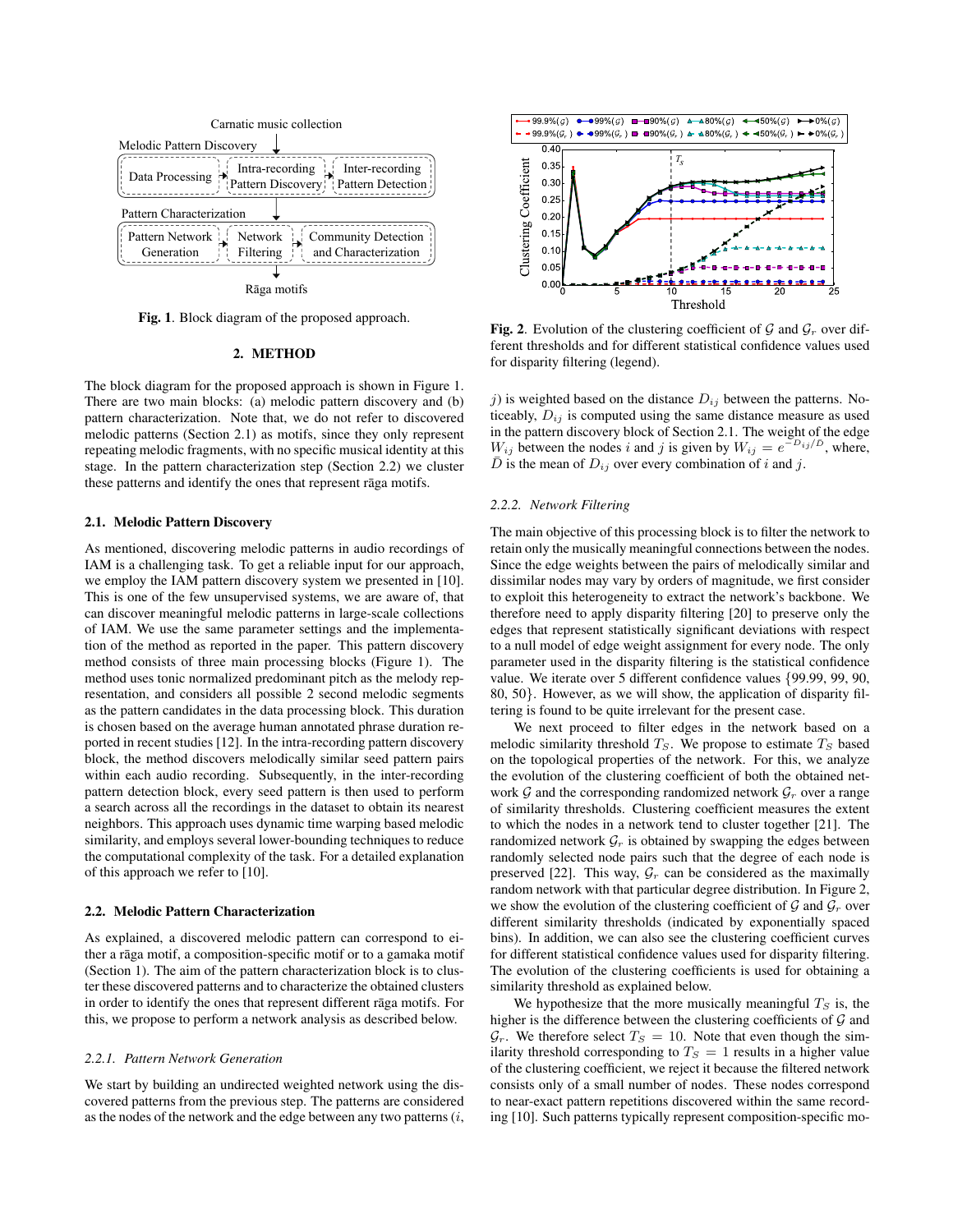tifs, and hence are irrelevant in our context. In Figure 2, we also observe that the disparity filtering using a confidence value higher than 80% significantly lowers the clustering coefficient, which can be attributed to the removal of musically meaningful edges in the network. On the other hand, given  $T<sub>S</sub> = 10$ , the disparity filtering with a confidence value lower than 80% does not significantly affect the clustering coefficient. We can thus conclude that, in the given scenario, disparity filtering does not bring in any clear advantage. Finally, after applying  $T_S$ , we transform  $G$  to an unweighted network.

#### *2.2.3. Community Detection and Characterization*

We next take the unweighted undirected network that results from the previous step, and perform a non-overlapping community detection using the method proposed in [23]. This method is based on modularity optimization and is parameter-free from the point of view of the user. It has been extensively used in various applications [24] and can deal with very large networks [23]. We use the implementation available in networkX [25], a Python language package for exploration and analysis of networks and network algorithms. Using this method for our entire dataset, we obtain around 1800 communities of melodic patterns.

A community  $C_q$  is comprised of N nodes, and the node count over different ragas is given by the ordered list  $\alpha_q = (\alpha_{q,1}, \alpha_{q,2}, \dots)$  $(\alpha_{q,L})$  such that  $\alpha_{q,i} \geq \alpha_{q,j}$ ,  $\forall i < j$ , where each element in  $\alpha_q$  denotes the number of nodes in a particular raga and  $L$  is the total number of unique rāgas comprising the community. Similarly, the node count over the audio recordings is given by the ordered list  $\beta_a$  =  $(\beta_{q,1}, \beta_{q,2}, \cdots, \beta_{q,K})$  such that  $\beta_{q,l} \geq \beta_{q,m}, \forall l < m$ , where each element in  $\beta_q$  denotes the number of nodes belonging a particular audio recording and  $K$  is the total number of recordings comprising the community. For both these cases,  $\sum_{i=1}^{L} \alpha_{q,i} = \sum_{l=1}^{K} \beta_{q,l} = N$ .

We now proceed to characterize the detected communities in order to identify the ones that represent rāga motifs. For that we first categorize a community  $C_q$  as belonging to the raga  $R_q$  corresponding to the maximum number of nodes  $\alpha_{q,1}$  in that community. Subsequently, for each rāga, we rank all the communities belonging to that raga. To do so we empirically devise a goodness measure  $\gamma$ , which denotes the likelihood that a community  $C_q$  represents a raga motif. We propose to use

$$
\gamma = N \rho^4 \lambda,\tag{1}
$$

where  $\rho$  is an estimate of the likelihood of raga  $R_q$  in  $C_q$ ,

$$
\rho = \frac{\alpha_{q,1}}{N},\tag{2}
$$

and  $\lambda$  indicates how uniformly the nodes of the community are distributed over audio recordings,

$$
\lambda = \frac{\sum_{l=1}^{K} l \cdot \beta_{q,l}}{N}.
$$
\n(3)

Higher  $\lambda$  implies a more uniform distribution. Since a community that represents a rāga motif is expected to contain nodes from a single rāga (high value of  $\rho$ ) and the nodes belong to many different recordings (high value of  $\lambda$ ), the goodness measure  $\gamma$  is high for such a community. In general we prefer large communities, but, to avoid detecting large communities (high value of N) corresponding to gamaka motifs (low value of  $\rho$ ) we use a fourth power on  $\rho$ . Composition-specific motifs are expected to have a low  $\lambda$ , as they are not repeated across multiple recordings.

| Rāga            | Dur   | #Com            | # $Arr$ | Svaras                                    |
|-----------------|-------|-----------------|---------|-------------------------------------------|
| Hamsadhvani     | 2.46  | 12              | 14      | $s r_2 q_3 p n_3$                         |
| Kāmavardhini    | 3.94  | 13              | 16      | $s r_1 q_3 m_2 p d_1 n_3$                 |
| Darbār          | 2.59  | 8               | 13      | $s r_2 q_2 m_1 p d_2 n_2$                 |
| Kalyāni         | 6.94  | 9               | 16      | $s r_2 q_3 m_2 p d_2 n_3$                 |
| Kāmbōji         | 6.91  | 12              | 13      | $s r_2 g_3 m_1 p d_2 n_2 n_3$             |
| Bēgada          | 3.41  | 9               | 16      | $s r_2 q_3 m_1 p d_2 n_2 n_3$             |
| Kāpi            | 2.24  | 12              | 16      | $s r_2 q_2 q_3 m_1 p d_2 n_2 n_3$         |
| <b>Bhairavi</b> | 5.33  | 7               | 16      | $s r_2 g_2 m_1 p d_2 d_3 n_2$             |
| Behāg           | 1.51  | 12              | 16      | $s\,r_2\,g_3\,m_1\,m_2\,p\,d_2\,n_2\,n_3$ |
| Tōdi            | 8.75  | 12 <sup>2</sup> | 16      | $s r_1 q_2 m_1 p d_1 n_2$                 |
| Total           | 44.08 | 106             | 57      |                                           |

Table 1. Details of the dataset in terms of the duration (Dur) in hours, number of unique compositions (#Com), unique lead artists (#Art), and the svaras for each raga. Here  $s, r, g, m, p, d, n$  denote the 7 svaras in IAM and the subscript indicates the variant of the svar for a particular rāga (cf.  $[2]$ ).

## 3. EVALUATION

#### 3.1. Music Collection

The music collection used in this study is compiled as a part of the CompMusic project [26, 27]. The collection comprises 44 hours of polyphonic audio music recordings of Carnatic music across 10 different rāgas. For each rāga we select 16 music pieces, which amounts to a total of 160 recordings. There are 139 vocal music recordings and 21 instrumental recordings comprising violin, vina. and bamboo flute. In Table 1, we summarize the relevant details of the dataset. We see that it is diverse in terms of the number of unique compositions and number of lead artists. Furthermore, it includes different forms of compositions (kirtana, varnam and viruttam) and recordings containing varied improvised sections such as ālāpana, nereval and kalpana-svaras. The chosen ragas contain diverse set of svaras (notes) both in terms of the number of svaras and their pitch classes (svarasthānās). From Table 1, we also notice that several rāgas such as Kalyāṇi, Kāmbōji and Bēgada have a large fraction of svaras in common. We refer to them as allied rāgas. This further increases the complexity of the task at hand, since the discrimination between the phrases of allied rāgas may be based on subtle melodic nuances.

## 3.2. Setup and Evaluation Measures

Given the unsupervised nature of this study, we perform a listening test to formally evaluate the extent to which the selected melodic phrases correspond to rāga motifs. For each of the 10 rāgas in the dataset, we select the top 10 communities based on the goodness measure  $\gamma$  (Eq. 1). From each of these communities, we select their representative melodic phrase based on the betweenness centrality of the nodes [21], i.e., the node with the highest betweenness centrality is considered as the representative melodic phrase of that community. In case of a tie, we select the one with the highest node degree. Finally, we arrive at a set of 100 melodic phrases, which are then used to perform the listening test. These audio examples are also made available online<sup>2</sup>.

For the listening test we select 10 professional Carnatic musicians with over 15 years of formal music training. Each musician is presented with the audio fragments corresponding to the selected

<sup>2</sup>http://compmusic.upf.edu/node/277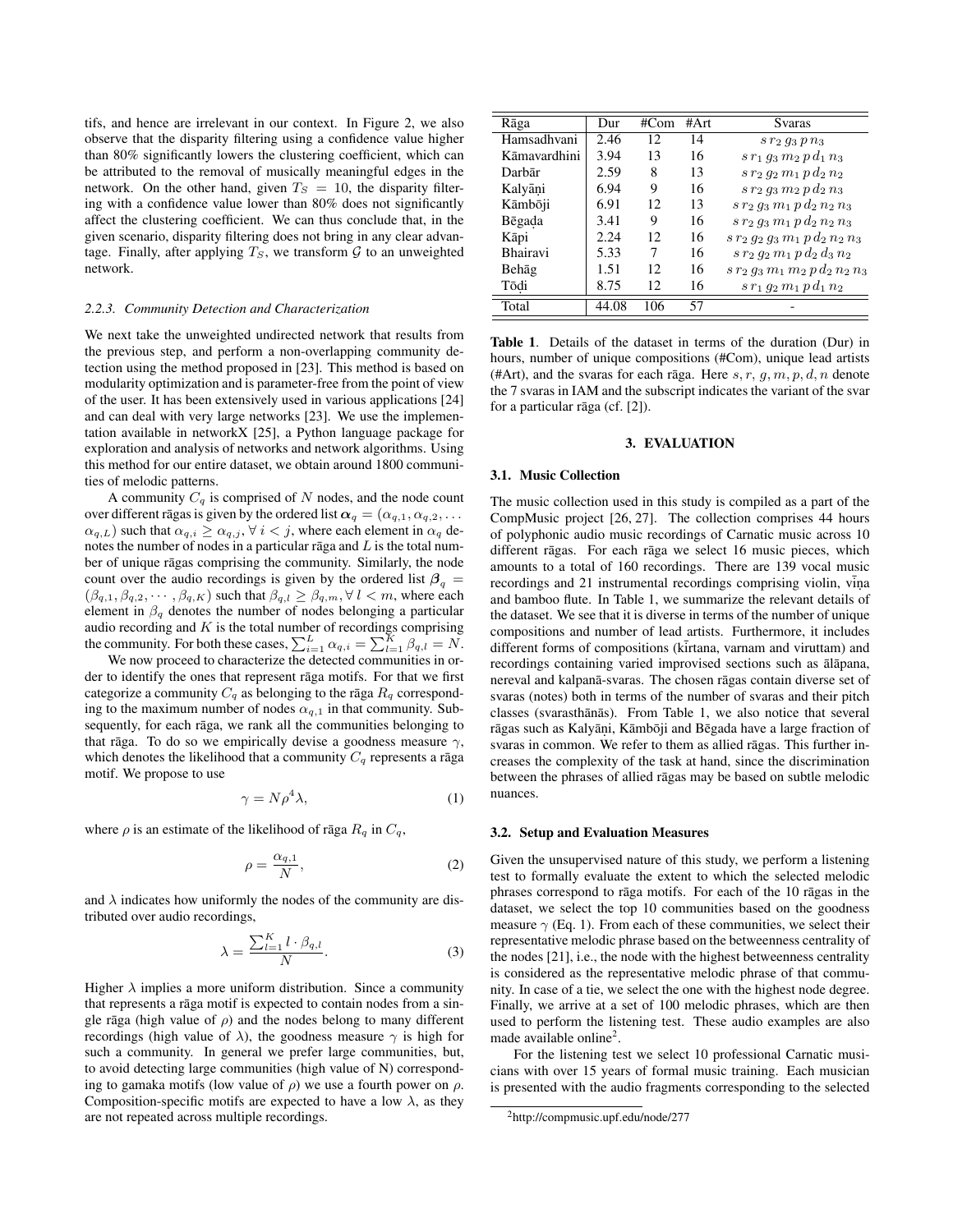

Fig. 3. Mean musician rating per melodic phrase for each raga: Kāpi (Kp), Hamsadhvani (Hd), Kāmavardhini (Kv), Bhairavi (Bh), Behāg (Bg), Tōḍi (Td), Bēgaḍā (Bd), Kalyāṇī (Kl), Darbār (Db), Kāmbōji (Kb).

melodic phrases in a random order. They are also presented with the rāgas corresponding to the melodic phrases. The musicians are asked to rate each melodic phrase based on whether it is a characteristic phrase of that raga. We use binary ratings ('Yes' or 'No').

The audio fragments were segmented with a one second buffer on either side of the phrase to offer some context and reduce the effect of abrupt boundaries. In order to quantify the musicians' assessment, we use mean ratings for each phrase  $p$ ,  $\mu_p$ , considering 'Yes' as 1 and 'No' as 0. For analyzing the ratings per raga, we study the mean and standard deviation of all  $\mu_p$  for phrases in every rāga, which we denote by  $\mu_r$  and  $\sigma_r$ , respectively.

#### 4. RESULTS AND DISCUSSION

We first analyze the musicians' ratings at the level of melodic phrases. In Figure 3, we show  $\mu_p$  for the 100 selected melodic phrases, where the grouping is based on their corresponding rāgas. We find that the mean and the standard deviation of  $\mu_p$  for the melodic phrases is 0.85 and 0.16, respectively. For a better understanding of  $\mu_p$  across phrases and the overall musicians' agreement, we show the histogram of  $\mu_p$  in Figure 4. We see that 33 melodic phrases are rated as rāga motifs by all 10 musicians and 25 phrases are rated as rāga motifs by 9 out of 10 musicians. Similarly, the musicians' agreement can be inferred for the rest of the phrases from this histogram. We observe that 91% of the phrases are always marked as rāga motifs by at least 7 out of 10 musicians.

We now proceed to analyze the results for different rāgas. In Table 2, we summarize mean  $\mu_r$  and standard deviation  $\sigma_r$  of  $\mu_p$ for each rāga. We observe that there is a considerable amount of variation in  $\mu_r$  across the ragas. It ranges from 0.75 for raga Kapi to  $0.92$  in the case of raga  $\overline{10}$ di. An interesting observation here is that the phrase-based ragas<sup>3</sup> are the top performing ragas with the exception of rāga Darbār. From Table 2 and Table 1, we notice a strong correlation between  $\mu_r$  and the total duration of the audio recordings across rāgas. This suggests that longer music pieces are likely to facilitate the discovery of rāga motifs owing to more number of occurrences of such melodic phrases.

We now examine the melodic phrases with low scores. An investigation of 9 out of 100 phrases that obtain  $\mu_p \leq 0.6$  reveals that many of these phrases are composition-specific phrases that do not characterize the rāga. The method wrongly identifies them as rāga motifs because their associated communities have a high  $\gamma$  score owing to a high  $\lambda$  value. This can be attributed to the fact that these



Fig. 4. Histogram of  $\mu_p$  for all 100 melodic phrases.

| Rāga         | $\mu_r$ | $\sigma_r$ | Rāga            | $\mu_r$ | $\sigma_r$ |
|--------------|---------|------------|-----------------|---------|------------|
| Hamsadhvani  | 0.84    | 0.23       | Bēgada          | 0.88    | 0.11       |
| Kāmavardhini | 0.78    | 0.17       | Kāpi            | 0.75    | 0.10       |
| Darbār       | 0.81    | 0.23       | <b>Bhairavi</b> | 0.91    | 0.15       |
| Kalyāni      | 0.90    | 0.10       | Behāg           | 0.84    | 0.16       |
| Kāmbōji      | 0.87    | 0.12       | Tōdi            | 0.92    | 0.07       |

Table 2. Mean  $\mu_r$  and standard deviation  $\sigma_r$  of  $\mu_p$  for each raga. Rāgas with  $\mu_r \geq 0.85$  are highlighted.

phrases are discovered from multiple recordings, since their corresponding compositions have several instances in the dataset. This suggests that, possibly, the goodness measure  $\gamma$  can be made more robust to such cases by computing  $\lambda$  using the distribution of nodes over unique compositions rather than over audio recordings.

The results show that the proposed method successfully discovers rāga motifs with a high accuracy. We see that, even for the allied rāgas present in the dataset such as Kāmbōji and Bēgada (Section 3.1), the method is able to discover distinct characteristic raga motifs. As mentioned, allied rāgas are challenging because they have a substantial overlap in the set of svaras that they comprise (see also Table 1). Finally, on a more informal side, it is worth mentioning that musicians were impressed when, after the listening test, they came to know that the melodic phrases were discovered by a machine following an unsupervised approach.

# 5. CONCLUSION AND FUTURE WORK

We presented a novel unsupervised approach to discover rāga motifs from polyphonic audio music collections of IAM and, specifically, to distinguish them from gamaka and composition-specific motifs. We first extracted melodic patterns from audio recordings using an existing unsupervised approach. We then employed a network analysis and non-overlapping community detection algorithm to cluster melodic patterns. Using the topological properties of the network, we determined a musically meaningful similarity threshold. In addition, we devised a goodness measure for characterizing the detected communities. We evaluated our method using a sizable and representative music collection. A listening test with 10 professional Carnatic musicians shows that the proposed method successfully discovers rāga motifs with accuracy, even in the presence of allied rāgas in the dataset. This suggests that the functional roles of different melodic phrases in IAM can be effectively exploited to identify them in an unsupervised manner. This, to the best of our knowledge, has been done for the first time in this study. In the future, we plan to extend this work to identify other melodic phrase categories such as composition-specific motifs. Furthermore, we plan to quantitatively evaluate the discovered melodic phrases by using them in tasks such as rāga recognition and composition identification.

 $3R\bar{a}$ gas whose identity is derived based on phraseology than svaras [4].